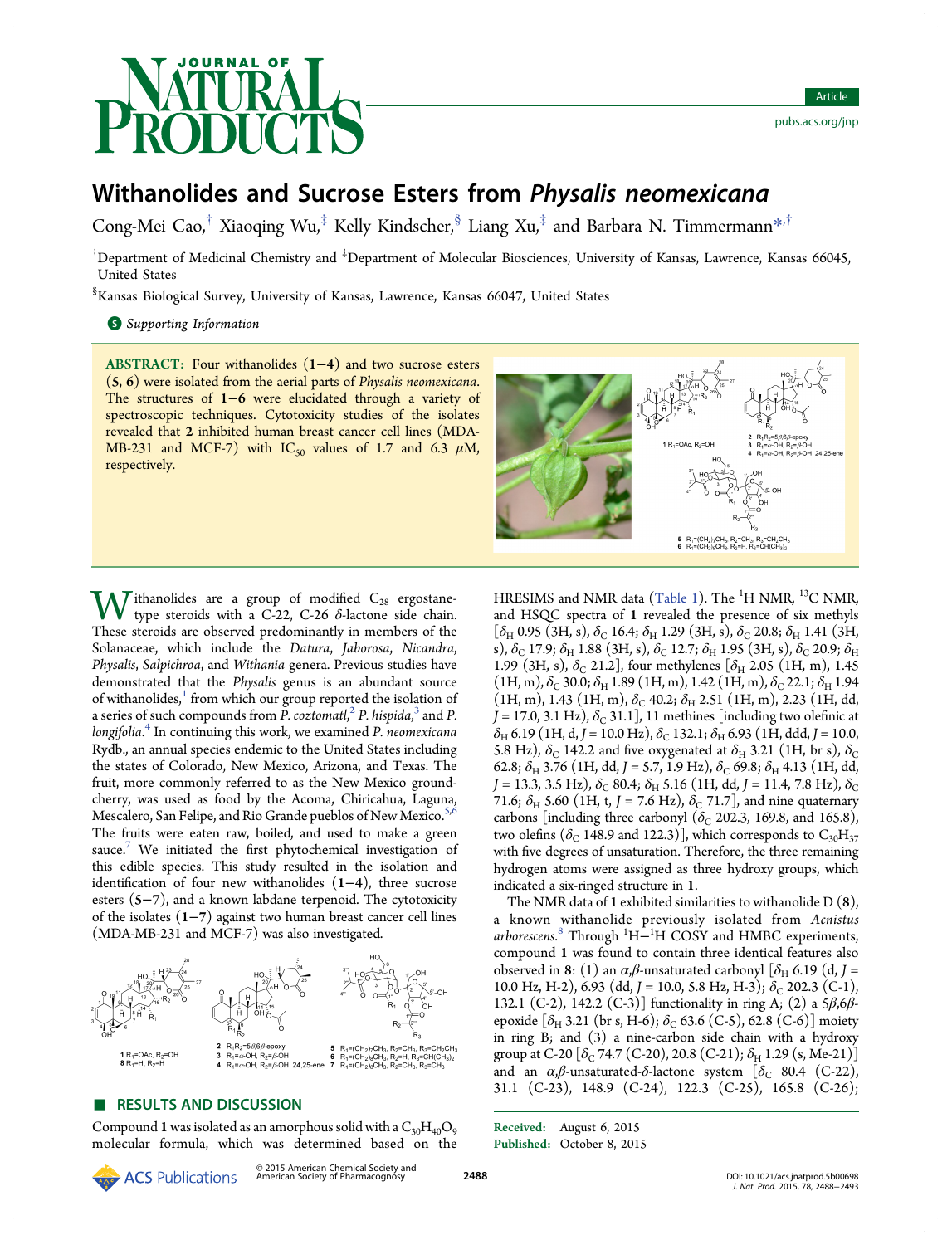# <span id="page-1-0"></span>Table 1.  $^{13}$ C NMR (125 MHz) and  $^{1}$ H NMR (500 MHz) Data of Withanolides 1−4 in CDCl $_{3}$

|                  | $\mathbf 1$      |                 |                                                 | $\overline{2}$   |                 |                                                 | $\overline{\mathbf{3}}$ |                 |                                                 | $\overline{\mathbf{4}}$ |                 |                                                 |
|------------------|------------------|-----------------|-------------------------------------------------|------------------|-----------------|-------------------------------------------------|-------------------------|-----------------|-------------------------------------------------|-------------------------|-----------------|-------------------------------------------------|
| position         | $\delta_{\rm C}$ | type            | $\delta_{\rm H}$ ( <i>J</i> in H <sub>Z</sub> ) | $\delta_{\rm C}$ | type            | $\delta_{\rm H}$ ( <i>J</i> in H <sub>Z</sub> ) | $\delta_{\rm C}$        | type            | $\delta_{\rm H}$ ( <i>J</i> in H <sub>Z</sub> ) | $\delta_{\rm C}$        | type            | $\delta_{\rm H}$ ( <i>J</i> in H <sub>Z</sub> ) |
| $\mathbf{1}$     | 202.3            | C               |                                                 | 203.9            | C               |                                                 | 204.6                   | $\mathbf C$     |                                                 | 204.5                   | $\mathsf{C}$    |                                                 |
| $\boldsymbol{2}$ | 132.1            | СH              | 6.19 d $(10.0)$                                 | 128.9            | CH              | 5.96 dd (10.0, 2.5)                             | 129.0                   | <b>CH</b>       | 5.88 dd (10.2, 2.4)                             | 129.0                   | <b>CH</b>       | 5.89 dd (10.1, 2.4)                             |
| 3                | 142.2            | CH              | 6.93 dd (10.0,<br>(5.8)                         | 145.2            | CH              | 6.83 ddd (10.0, 6.1,<br>2.3)                    | 141.5                   | <b>CH</b>       | 6.61 ddd (10.2, 5.0,<br>2.2)                    | 141.3                   | <b>CH</b>       | 6.62 ddd (10.1,<br>5.0, 2.2)                    |
| 4                | 69.8             | СH              | 3.76 dd (5.7,<br>1.9)                           | 33.1             | CH <sub>2</sub> | $2.93$ dt $(19.1, 2.6)$                         | 36.5                    | CH <sub>2</sub> | 3.37 dt (20.1, 2.5)                             | 36.5                    | CH <sub>2</sub> | $3.37$ dt $(22.5, 2.6)$                         |
|                  |                  |                 |                                                 |                  |                 | 1.91, m                                         |                         |                 | 2.03, ddd (20.1,<br>5.2, 0.2)                   |                         |                 | 2.04 <sub>m</sub>                               |
| 5                | 63.6             | ${\bf C}$       |                                                 | 61.5             | ${\bf C}$       |                                                 | 77.4                    | $\mathsf C$     |                                                 | 77.3                    | $\mathsf C$     |                                                 |
| 6                | 62.8             | СH              | 3.21 br s                                       | 63.9             | CH              | 3.17 d $(2.5)$                                  | 74.8                    | <b>CH</b>       | 3.70 br t (1.9)                                 | 75.0                    | <b>CH</b>       | 3.70 br s                                       |
| 7                | 30.0             | CH <sub>2</sub> | 2.05 m                                          | 26.3             | CH <sub>2</sub> | 2.43 dt (14.0, 2.5)                             | 29.0                    | CH <sub>2</sub> | 1.96 dt (14.0, 3.1)                             | 29.1                    | CH <sub>2</sub> | 1.96 m                                          |
|                  |                  |                 | $1.45 \text{ m}$                                |                  |                 | 1.38 dt $(14.0, 3.5)$                           |                         |                 | 1.80 <sub>m</sub>                               |                         |                 | 1.81, dd $(14.0, 2.7)$                          |
| 8                | 28.8             | CН              | 1.81 qd (11.1,<br>4.2)                          | 33.4             | СH              | 1.90 <sub>m</sub>                               | 33.7                    | СH              | 2.09 <sub>m</sub>                               | 33.9                    | CH              | 2.10 m                                          |
| 9                | 43.5             | СH              | $1.13 \text{ m}$                                | 38.9             | <b>CH</b>       | 1.90 <sub>m</sub>                               | 35.3                    | <b>CH</b>       | 2.64 td (12.5, 3.8)                             | 35.4                    | <b>CH</b>       | 2.64 td (12.4, 3.6)                             |
| 10               | 47.6             | C               |                                                 | 48.7             | ${\bf C}$       |                                                 | 52.5                    | $\mathbf C$     |                                                 | 52.5                    | ${\bf C}$       |                                                 |
| 11               | 22.1             | CH <sub>2</sub> | 1.89 m                                          | 22.8             | CH <sub>2</sub> | 1.91 m                                          | 22.3                    | CH <sub>2</sub> | $2.18 \text{ m}$                                | 22.4                    | CH <sub>2</sub> | $2.18 \text{ m}$                                |
|                  |                  |                 | $1.42 \text{ m}$                                |                  |                 | 1.45 br dt (12.7,<br>2.5)                       |                         |                 | 1.34 dd (12.9, 3.0)                             |                         |                 | 1.34 dd (13.0, 2.8)                             |
| 12               | 40.2             | CH <sub>2</sub> | $1.94$ m                                        | 39.9             | CH <sub>2</sub> | 1.91 <sub>m</sub>                               | 40.6                    | CH <sub>2</sub> | $2.08$ dt $(12.9, 2.7)$                         | 41.1                    | CH <sub>2</sub> | $2.08$ m                                        |
|                  |                  |                 | 1.43 <sub>m</sub>                               |                  |                 | 1.46 <sub>m</sub>                               |                         |                 | 1.53 dt (13.2, 3.0)                             |                         |                 | $1.53 \text{ m}$                                |
| 13               | 40.0             | ${\bf C}$       |                                                 | 48.4             | ${\bf C}$       |                                                 | 49.2                    | $\mathsf C$     |                                                 | 49.0                    | ${\bf C}$       |                                                 |
| 14               | 56.6             | СH              | $1.45 \text{ m}$                                | 83.0             | ${\bf C}$       |                                                 | 83.9                    | $\mathsf C$     |                                                 | 83.7                    | $\mathsf C$     |                                                 |
| 15               | 71.6             | СH              | 5.16 dd (11.4,<br>7.8)                          | 80.8             | <b>CH</b>       | 4.96 d $(6.3)$                                  | 80.3                    | <b>CH</b>       | 5.13 d $(6.6)$                                  | 80.4                    | <b>CH</b>       | 5.09 d $(6.4)$                                  |
| 16               | 71.7             | CH              | 5.60 t $(7.6)$                                  | 31.2             | CH <sub>2</sub> | 2.36, ddd (15.0,<br>8.0, 6.9)                   | 31.4                    | CH <sub>2</sub> | 2.43 q $(7.4)$                                  | 31.8                    | CH <sub>2</sub> | 2.39 <sub>m</sub>                               |
|                  |                  |                 |                                                 |                  |                 | 1.54 dd (15.0, 9.5)                             |                         |                 | $1.63 \; m$                                     |                         |                 | 1.62 dd (15.0, 9.5)                             |
| 17               | 58.3             | CН              | $2.02 \text{ m}$                                | 54.1             | CH              | $1.78$ m                                        | 54.3                    | <b>CH</b>       | 1.87 br $t(8.6)$                                | 54.4                    | <b>CH</b>       | 1.87 <sub>m</sub>                               |
| 18               | 16.4             | CH <sub>3</sub> | 0.95 s                                          | 19.2             | CH <sub>3</sub> | 1.29s                                           | 19.8                    | CH <sub>3</sub> | 1.38, s                                         | 19.8                    | CH <sub>3</sub> | 1.39 s                                          |
| 19               | 17.9             | CH <sub>3</sub> | 1.41 s                                          | 15.0             | CH <sub>3</sub> | 1.20 s                                          | 15.0                    | CH <sub>3</sub> | 1.30 s                                          | 15.0                    | CH <sub>3</sub> | 1.30 s                                          |
| 20               | 74.7             | C               |                                                 | 75.6             | C               |                                                 | 75.7                    | $\mathsf{C}$    |                                                 | 75.6                    | $\mathsf{C}$    |                                                 |
| 21               | 20.8             | CH <sub>3</sub> | 1.29s                                           | 20.7             | CH <sub>3</sub> | 1.35 s                                          | 20.8                    | CH <sub>3</sub> | 1.41 s                                          | 21.5                    | CH <sub>3</sub> | 1.30 s                                          |
| 22               | 80.4             | СH              | 4.13 dd (13.3,<br>3.5)                          | 80.5             | <b>CH</b>       | 4.17 dd (11.5, 3.3)                             | 81.0                    | CH              | 4.24 dd (11.7, 3.5)                             | 81.3                    | <b>CH</b>       | 4.27 dd (13.5, 3.4)                             |
| 23               | 31.1             | CH <sub>2</sub> | $2.51 \text{ m}$                                | 31.1             | CH <sub>2</sub> | $1.78 \text{ m}$                                | 31.2                    | CH <sub>2</sub> | 1.83 <sub>m</sub>                               | 31.5                    | CH <sub>2</sub> | 2.41 <sub>m</sub>                               |
|                  |                  |                 | 2.23 dd (17.0,<br>3.1)                          |                  |                 | 1.39 dt                                         |                         |                 | 1.45 dt (13.9, 3.5)                             |                         |                 | 2.19 <sub>m</sub>                               |
| 24               | 148.9            | ${\bf C}$       |                                                 | 31.5             | CH              | 1.69 <sub>m</sub>                               | 31.6                    | <b>CH</b>       | $1.74 \text{ m}$                                | 148.9                   | $\mathsf C$     |                                                 |
| 25               | 122.3            | C               |                                                 | 40.5             | <b>CH</b>       | 2.15 m                                          | 40.7                    | <b>CH</b>       | 2.19 <sub>m</sub>                               | 122.3                   | $\mathsf C$     |                                                 |
| 26               | 165.8            | $\mathsf{C}$    |                                                 | 175.8            | C               |                                                 | 176.4                   | C               |                                                 | 165.9                   | $\mathsf C$     |                                                 |
| 27               | 12.7             | CH <sub>3</sub> | 1.88s                                           | 14.2             | CH <sub>3</sub> | 1.16 d $(6.7)$                                  | 14.3                    | CH <sub>3</sub> | 1.22 d $(6.7)$                                  | 12.7                    | CH <sub>3</sub> | 1.89s                                           |
| 28               | 20.9             | CH <sub>3</sub> | 1.95 s                                          | 21.3             | CH <sub>3</sub> | 1.09 d $(6.7)$                                  | 21.4                    | CH <sub>3</sub> | 1.15 d $(6.6)$                                  | 20.8                    | CH <sub>3</sub> | 1.97 s                                          |
| 29               | 169.8            | С               |                                                 | 169.8            | C               |                                                 | 170.6                   | C               |                                                 | 170.5                   | ${\bf C}$       |                                                 |
| 30               | 21.2             | CH <sub>3</sub> | $1.99\ {\rm s}$                                 | 21.8             | CH <sub>3</sub> | 1.94 s                                          | 21.9                    | CH <sub>3</sub> | 2.05 s                                          | 21.9                    | CH <sub>3</sub> | 2.05 s                                          |
| OH               |                  |                 | 2.31 s                                          |                  |                 | 3.81 br s                                       |                         |                 | 4.27 br s                                       |                         |                 | 3.75 br s                                       |
|                  |                  |                 |                                                 |                  |                 | 3.45 br s                                       |                         |                 | 3.76 br s<br>2.71 br s                          |                         |                 | 3.19 br s                                       |

 $\delta_H$  4.13 (dd, J = 13.3, 3.5 Hz, H-22), 2.51 (m, H-23a), 2.23 (dd,  $J = 17.0, 3.1$  Hz, H-23b), 5.01 (d,  $J = 10.1$  Hz, H-26), 3.46 (d,  $J =$ 10.4 Hz, OH-26)] with  $\alpha$ , $\beta$ -dimethyl [ $\delta$ <sub>H</sub> 1.88 (s, Me-27), 1.95 (s, Me-28);  $\delta_c$  12.7 (C-27), 20.9 (C-28)] groups.

Differences observed between 1 and 8 related to the ring D signals, where the two methylenes observed in 8  $[\delta_C$  23.8 (C-15), 21.9 (C-16)] were absent in 1, whereas two methines were present in 1  $[\delta_{\rm C}$  71.6, 71.7;  $\delta_{\rm H}$  5.16 (dd, J = 11.4, 7.8 Hz), 5.60 (t,  $J = 7.6$  Hz)]. This suggested that a substituted ring D functionality (with 15,16-dioxygenation) is present in the structure of 1 and was confirmed subsequently by the <sup>1</sup>H<sup>-1</sup>H COSY and HSQC correlated structural fragment  $[-C(8)H-C(14)H-C(15)H-C(16)H-C(17)H$  at  $\delta_H$  1.81  $\text{(qd, } J = 11.1, 4.2 \text{ Hz, H-8)}$ , 1.45 (m, H-14), 5.16 (dd,  $J = 11.4$ , 7.8 Hz, H-15), 5.60 (t,  $J = 7.6$  Hz, H-16), 2.02 (m, H-17)] and HMBC correlations {H-16 to C-20 ( $\delta_{\rm C}$  74.7) and C-14 ( $\delta_{\rm C}$  56.6) and H-15 to a carbonyl ( $\delta$ <sub>C</sub> 169.8) in an acetoxy group [at  $\delta$ <sub>H</sub> 1.99 (3H, s);  $\delta_c$  21.2, 169.8]}. When combined, the data showed that a 15-acetoxy-16-hydroxy functionality is present in ring D of 1. Furthermore, a H-15 $\beta$  and H-16 $\beta$  configuration in 1 was determined based on coupling constants  $(J_{14,15} = 11.1 \text{ Hz}, J_{15,16} =$ 7.6 Hz,  $J_{16,17}$  = 7.6 Hz) in conjunction with NOE correlations (H-15/Me-18; H-16/Me-18). Finally, the structure of 1 was determined as  $15\alpha$ -acetoxy-16 $\alpha$ -hydroxywithanolide D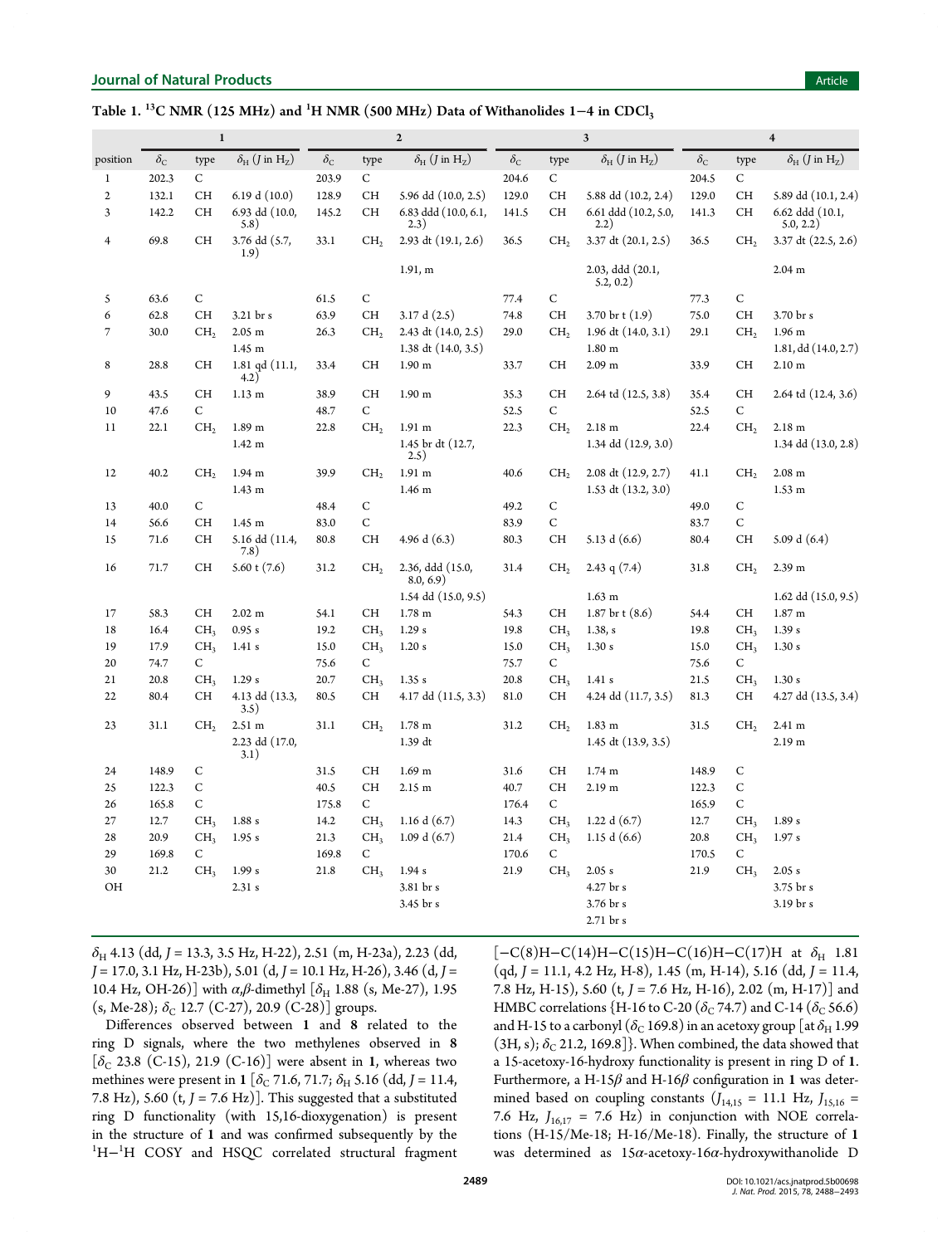$(15\alpha$ -acetoxy-5β,6β-epoxy-4β,16 $\alpha$ ,20-trihydroxy-1-oxowitha-2,24-dienolide) and subsequently named withaneomexolide A.

Compound 2 was isolated as an amorphous solid. The HRESIMS and NMR data revealed the molecular formula of 2 as  $\rm C_{30}H_{42}O_8$ . The  $^1\rm H$  NMR,  $^{13}\rm C$  NMR, and HSQC spectra of  $\rm 2$ showed the presence of six methyls  $[\delta_H 1.09 (3H, d, J = 6.7 Hz)$ ,  $\delta_{\rm C}$  21.3;  $\delta_{\rm H}$  1.16 (3H, d, J = 6.7 Hz),  $\delta_{\rm C}$  14.2;  $\delta_{\rm H}$  1.20 (3H, s),  $\delta_{\rm C}$ 15.0;  $\delta_H$  1.29 (3H, s),  $\delta_C$  19.2;  $\delta_H$  1.35 (3H, s),  $\delta_C$  20.7;  $\delta_H$  1.94  $(3H, s), \delta_C 21.8$ , six methylenes  $[\delta_C 22.8, 26.3, 31.1, 31.2, 33.1,$ 39.9], 10 methines [including two olefinic at  $\delta_H$  5.96 (1H, dd, J = 10.0, 2.5 Hz),  $\delta_C$  128.9 and  $\delta_H$  6.83 (1H, ddd, J = 10.0, 6.1, 2.3 Hz),  $\delta_C$  145.2; with three oxygenated at  $\delta_H$  3.17 (1H, d, J = 2.5 Hz),  $\delta_C$  63.9;  $\delta_H$  4.96 (1H, d, J = 6.3 Hz),  $\delta_C$  80.8;  $\delta_H$  4.17 (1H, dd, J = 11.5, 3.3 Hz),  $\delta_C$  80.5], and eight quaternary carbons (including three carbonyl groups at  $\delta_{\rm C}$  203.9, 175.8, 169.8 and three oxygenated carbons at  $\delta_{\rm C}$  83.0, 75.6, 61.5), which indicated a six-ringed structure where the remaining hydrogen atoms were assigned as two hydroxy groups.

Similar to 1, the NMR data of 2 revealed an  $\alpha$ , $\beta$ -unsaturated ketone in ring A, a  $5\beta$ , 6 $\beta$ -epoxy in ring B, and 15-acetoxy and 20-hydroxy moieties. However, three features [C-24(25) double bond; 4- and 16-hydroxy groups] observed in 1 were absent in 2. Instead, 2 was observed to contain two methylene [C-4:  $\delta_c$  33.1;  $\delta_H$  2.93 (1H, dt, J = 19.1, 2.6 Hz), 1.91, (1H, m); C-16:  $\delta_C$  31.2;  $\delta_H$  2.36 (1H, ddd, J = 15.0, 8.0, 6.9 Hz), 1.54 (1H, dd, J = 15.0, 9.5 Hz)] and two methine [C-24:  $\delta_{\rm C}$  31.5;  $\delta_{\rm H}$  1.69 (1H, m); C-25:  $\delta_{\rm C}$  40.5;  $\delta_{\rm H}$  2.15 (1H, m)] groups. These were supported by  ${}^{1}H-{}^{1}H$  COSY [=C(3)H-C(4)H<sub>2</sub>-, -C(15)H-C(16)H<sub>2</sub>−, −C(22)H−C(23)H<sub>2</sub>−C(24)H−C(25)H−, −C- $(24)H-C(28)H_3$ –,  $-C(25)H-C(27)H_3$ –] and HMBC correlations  $[H_2-4/C-2, C-3, C-5, and C-6; H-16/C-17 and C-20;$ C-24/H-22 and Me-27; C-25/H<sub>2</sub>-23 and Me-28]. Since the NMR data of 2 presented chemical shifts [C-14 ( $\delta$ <sub>C</sub> 83.0)] and HMBC correlations [C-14/Me-18, C-14/H<sub>2</sub>-12, C-14/H-15, and C-14/H-16] that were indicative of 14-hydroxy and 15-acetoxy moieties, an additional hydroxy group (at C-14) was deduced as being present in 2. Furthermore, the elucidation of 2 was confirmed by NMR comparisons, where superimposable ring D signals were observed with other 15-acetoxy-14-hydroxy withanolides, such as physapubenolide.<sup>9</sup>

Analysis of the  $\gamma$ -effect of OH-14 to C-12 and C-18<sup>9</sup> allowed a determination of the configuration of t[hi](#page-5-0)s group in 2. It has been shown that when compared to 14-unsubstituted w[it](#page-5-0)hanolides [such as withalongolide H ( $\delta_{C-12}$  39.9,  $\delta_{C-18}$  12.0)], the presence of a 14 $\alpha$ -hydroxy group results in the shielding of C-12, whereas a 14β-hydroxy substituent deshields C-18.<sup>9</sup> Therefore, the absence of the shielding at C-12 and the presence of deshielding at C-18  $(\delta_{\rm C\text{-}12}$ 39.9, $\delta_{\rm C\text{-}18}$ 19.2) suggested that a [14](#page-5-0) $\beta$ -OH group is present in 2, which is consistent with the results obtained for other  $14\beta$ hydroxy withanolides.<sup>9,10</sup> The presence of peak splitting of H-15 (d,  $J = 6.3$  Hz), which is observed only in H-15 $\beta$ -containing compounds,<sup>9</sup> suggest[ed th](#page-5-0)at a 15 $\alpha$ -acetoxy group is present in 2. This deduction was subsequently confirmed by related NOESY correlations [a](#page-5-0)nd data comparison against reported 15-acetoxy-14-hydroxy withanolides, such as physapubenolide.<sup>9,11</sup> Similarly, the stereochemistry of the 17 $\beta$ -side chain of 2 was determined based on the related NOESY correlations and dat[a co](#page-5-0)mparison against 20-hydroxy withanolides, such as 8. The  $\beta$  orientation of 27-methyl and  $\alpha$  orientation of 28-methyl were deduced from the NOESY correlations between Me-27 and H-22 and between H-24 and Me-27, respectively. Accordingly, the structure of 2 was identified as 15α-acetoxy-5β,6β-epoxy-14β,20-dihydroxy-1 oxowitha-2-enolide and named withaneomexolide B.

Compound 3 was isolated as an amorphous solid and found to possess a molecular formula of  $C_{30}H_{34}O_9$  based on its HRESIMS and NMR data (Table 1). Similar to 2, the NMR spectra of 3 showed the presence of a 20-hydroxy bearing a nine-carbon side chain (an  $\alpha$ ,β-sa[turated-](#page-1-0)δ-lactone system with  $\alpha$ ,β-dimethyl) as well as a 14-hydroxy-15-acetoxy ring D moiety. In contrast to ring B of 2, the NMR spectra revealed the absence of a  $5\beta_0$ ,  $6\beta$ -epoxy functionality and the presence of a 5,6-dihydroxy unit in 3. This deduction was based on chemical shifts  $\delta_c$  77.4 (C-5), 74.8 (C-6);  $\delta_{\rm H}$  3.70 (1H, br t, J = 1.9 Hz, H-6)], HMBC correlations [Me-19/C-5; H-6/C-10, C-5, C-8], and  ${}^{1}H-{}^{1}H$  COSY correlations  $[-C(6)H-C(7)H_2-C(8)H-$  at δ<sub>H</sub> 3.70 (H-6), 1.96 (1H, dt, J = 14.0, 3.1 Hz, H-7 $\beta$ ), 1.80 (1H, m, H-7 $\alpha$ ), 2.09 (m, H-8)]. Moreover, the  $5\alpha, 6\beta$ -dihydroxy orientation of 3 was determined based on coupling constants  $\left[{\rm H\text{-}}6\left(1.9\,{\rm Hz}\right)\right]$  and  $^{13}\mathrm{C}$ NMR data comparison against other published  $5\alpha,6\beta$ -dihydroxy withanolides [jaborosalactone D,<sup>12</sup> 16-oxojaborosalactone D,<sup>13</sup> acnistin  $J<sup>13</sup>$  withajardin  $G<sup>13</sup>$ . Therefore, compound 3 was identified as 15α-acetoxy-5α,6β,14β,20-tetr[ah](#page-5-0)ydroxy-1-oxowitha-2-enoli[de](#page-5-0) and nam[ed](#page-5-0) withaneome[xo](#page-5-0)lide C.

Compound 4 was isolated as a colorless, amorphous solid and on the basis of HRESIMS and NMR data was assigned a molecular formula of  $\rm{C_{30}H_{42}O_9}$ . The NMR data  $\rm{(^1H-^{1}H~COSY,}$ HSQC, and HMBC) of 3 and 4 were superimposable except for their side chain signals. Specifically, instead of the two methines observed in 3, two olefinic signals were observed in 4  $[\delta_{\rm C}$  148.9 (C-24), 122.3(C-25)]. The presence of an  $\alpha$ , $\beta$ -dimethyl moiety  $[\delta_{\rm H}$  1.89 (s, Me-27), 1.97 (s, Me-28)] supported the presence of an  $\alpha$ , $\beta$ -unsaturated- $\delta$ -lactone system in 4. Furthermore, the NMR signals of this functional group matched those of 1. Therefore, the structure of 4 (withaneomexolide D) was assigned as 15α-acetoxy-5α,6β,14β,20-tetrahydroxy-1-oxowitha-2,24 dienolide.

Through HRESIMS and NMR experiments, the molecular formula of compound 5 was found to be  $C_{30}H_{52}O_{14}$  and could be assigned as an isomer of a sucrose ester also isolated in this study, namely, nicandrose D  $(7).<sup>14</sup>$  The NMR data of 5 and 7 exhibited signals typical of saccharides, such as for hydroxy groups, al[on](#page-5-0)g with a terminal carbon  $[\delta_C 104.1$  and 90.1], and connected structural rings  $[-OC(1)H(O)-C(2)H(O)-CH(3)(O)$ −  $CH(4)(O) – CH(5)(O) – C(6)H<sub>2</sub>(O) –$  and  $–CH(3')(O) –$ CH(4′)(O)–CH(5′)(O)–C(6′)H<sub>2</sub>(O)–, with HMBC correlations observed between H-1 ( $\delta_H$  5.53,1H, d, J = 3.7 Hz) and C-2'  $(\delta_C 104.1)$ . The NMR signals of 5 and 7 were superimposable except for their C-2 and C-3′ substitutions. Specifically, a decanoyl  $(C-2)$  and an isobutyryl  $(C-3')$  were found in 7, whereas 5 was observed to contain nonanoyl (C-2) and 2-methylbutanoyl (C-3′) moieties. The presence of a nonanoyl  $(CH_3(CH_2)_7CO-)$  moiety in 5 was deduced on the basis of HRESIMS and the integration of proton signals at  $\delta_H$  1.25. In turn, the 2-methylbutanyl moiety  $\left[\delta_{\rm C}$  16.4, 40.9, 27.1, 11.6;  $\delta_{\rm H}$  1.21 (3H, d, J = 7.0 Hz), 2.57 (1H, tq,  $J = 7.0, 6.8$  Hz), 1.76 dqd ( $J = 21.2, 7.0, 7.0$  Hz), 1.58 dqd ( $J = 21.2$ , 7.3, 6.7 Hz), 0.95 (3H, t,  $J = 7.5$  Hz s)] connected to C-3' in 5 was revealed from  ${}^{1}\text{H}-{}^{1}\text{H}$  COSY correlations and confirmed by HMBC correlations {H-3′ [ $\delta$ <sub>H</sub> 5.24 (1H, d, J = 8.5 Hz)], H-5‴' ( $\delta$ <sub>H</sub> 1.21), and H<sub>2</sub>-3<sup>‴</sup> ( $\delta_{\rm H}$  1.76, 1.58) to the carbonyl at  $\delta_{\rm C}$  177.8  $(C-1''')$ }. The stereochemistry of  $C-2''''$  could not be determined, as no NOESY correlation of  $H_2$ -3<sup> $\text{\textit{m}}$ </sup> or Me-5 $\text{\textit{m}}$  was observed. Therefore, compound 5 was identified as an isomer of 7 and named nicandrose E.

On the basis of HRESIMS and NMR data, the molecular formula of the amorphous solid 6 was found to be  $C_{31}H_{54}O_{14}$ . As was the case with 5, the  $^1$ H NMR spectrum of 6 was also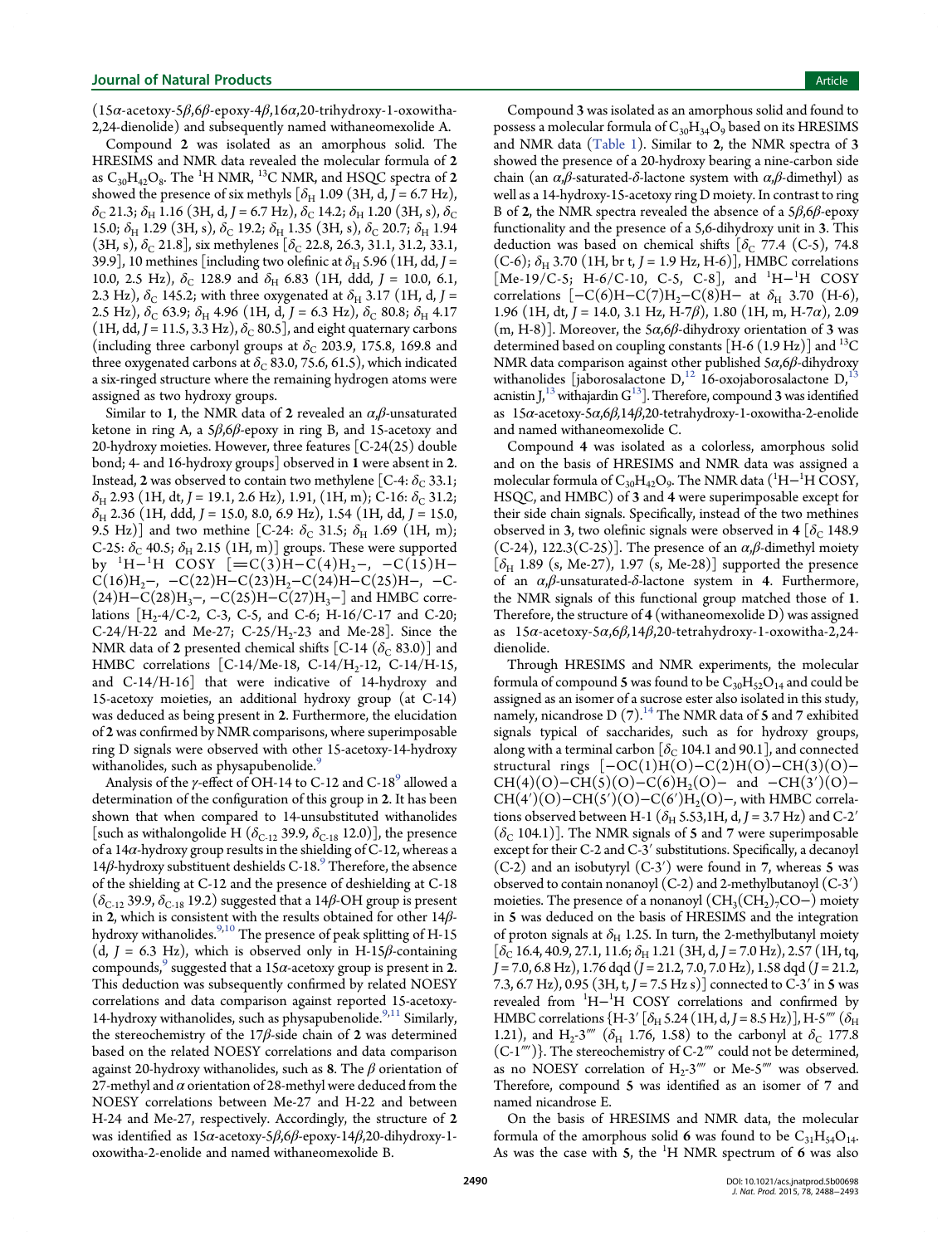<span id="page-3-0"></span>Table 2.  $^{13}$ C NMR (125 MHz) and  $^{1}$ H NMR (500 MHz) Data of Sucrose Esters 5−7 in CDCl $_{3}$ 

|                                                      |                  |                 | 5                                                      |                  |                 | 6                                          |                  |                     | $\overline{7}$                     |
|------------------------------------------------------|------------------|-----------------|--------------------------------------------------------|------------------|-----------------|--------------------------------------------|------------------|---------------------|------------------------------------|
| position                                             | $\delta_{\rm C}$ | type            | $\delta_{\rm H}$ ( <i>J</i> in $\rm H_Z$ )             | $\delta_{\rm C}$ | type            | $\delta_{\rm H}$ (J in ${\rm H_2})$        | $\delta_{\rm C}$ | type                | $\delta_{\rm H}$ (J in $\rm H_Z$ ) |
| $\,1$                                                | 89.9             | <b>CH</b>       | 5.53 d $(3.7)$                                         | 90.1             | $\rm CH$        | 5.53 d (3.7)                               | 90.0             | CH                  | 5.49 s                             |
| $\overline{c}$                                       | 70.0             | CH              | 4.87 dd (10.3, 3.7)                                    | 70.2             |                 | 4.83 d (10.3, 3.6)                         | 70.3             | CH                  | 4.79 d (10.3)                      |
| 3                                                    | 72.7             | CH              | $5.21$ t $(9.8)$                                       | 72.5             | CH              | 5.22 m                                     | 72.1             | CH                  | $5.23$ t $(10.2)$                  |
| $\overline{4}$                                       | 69.8             | CH              | 3.54 m                                                 | 69.7             | CH              | 3.52 m                                     | 69.2             | CH                  | $3.55$ t $(9.8)$                   |
| 5                                                    | 73.8             | <b>CH</b>       | 4.01 ddd (9.9, 5.7, 2.2)                               | 73.6             | CH              | $3.99 \text{ m}$                           | 73.2             | CH                  | 3.94 m                             |
| 6                                                    | 62.1             | CH <sub>2</sub> | 3.95 dd (11.6, 2.7)<br>3.76 m                          | 62.0             | CH <sub>2</sub> | 3.93 m                                     | 61.6             | CH <sub>2</sub>     | 3.86 m                             |
| $1^{\prime}$                                         | 63.9             | CH <sub>2</sub> | 3.53 m<br>3.46 dd (12.6, 4.6)                          | 63.8             | CH <sub>2</sub> | $3.53~\mathrm{m}$                          | 63.3             | CH <sub>2</sub>     | 3.49 m                             |
| $2^{\prime}$                                         | 104.0            | C               |                                                        | 104.1            | $\mathsf C$     |                                            | 104.0            | C                   |                                    |
| $3^{\prime}$                                         | 78.0             | CH              | 5.24 d $(8.5)$                                         | 78.2             | CH              | $5.23 \text{ m}$                           | 77.9             | CH                  | 5.21 d $(8.6)$                     |
| $4^\prime$                                           | 71.3             | CH              | 4.46 t $(8.6)$                                         | 71.7             | CH              | 4.42 br $t(8.0)$                           | 72.1             | $\operatorname{CH}$ | 4.33 t $(7.6)$                     |
| $\mathsf{S}'$                                        | 82.3             | CH              | 3.95 m                                                 | 82.3             | CH              | 3.928 m                                    | 82.3             | CH                  | 3.93 m                             |
| $6^{\prime}$                                         | 60.9             | CH <sub>2</sub> | 3.90 br d (11.1)<br>3.77 m                             | 61.1             | CH <sub>2</sub> | 3.87 <sub>m</sub><br>3.75 m                | 61.7             | CH <sub>2</sub>     | $3.74 \text{ m}$                   |
| $1^{\prime\prime}$                                   | 173.3            | $\mathsf{C}$    |                                                        | 173.4            | $\mathsf C$     |                                            | 173.4            | C                   |                                    |
| 2''                                                  | 34.2             | CH <sub>2</sub> | 2.24 dt (16.2, 7.6)                                    | 34.2             | CH <sub>2</sub> | 2.24 dt (16.2, 7.7)                        | 34.2             | CH <sub>2</sub>     | 2.21 dt (16.5, 7.5)                |
|                                                      |                  |                 | 2.22 dt (16.2, 7.5)                                    |                  |                 | 2.22 dt $(16.2, 7.7)$                      |                  |                     | $2.19$ dt $(16.5, 7.5)$            |
| 3''                                                  | 24.8             | CH <sub>2</sub> | $1.53 \text{ m}$                                       | 24.8             | CH <sub>2</sub> | $1.53 \text{ m}$                           | 24.8             | CH <sub>2</sub>     | 1.49 m                             |
| 4''                                                  | 29.3             | CH <sub>2</sub> | $1.25 \text{ m}$                                       | 29.3             | CH <sub>2</sub> |                                            | 29.3             | CH <sub>2</sub>     | $1.21 \text{ m}$                   |
| 5''                                                  | 29.5             | CH <sub>2</sub> | $1.25 \text{ m}$                                       | 29.5             | CH <sub>2</sub> | 1.24 br m                                  | 29.5             | CH <sub>2</sub>     |                                    |
| 6''                                                  | 29.6             | CH <sub>2</sub> | $1.25 \text{ m}$                                       | 29.5             | CH <sub>2</sub> | 1.24 br m                                  |                  | CH <sub>2</sub>     |                                    |
| 7''                                                  | 32.1             | CH <sub>2</sub> | $1.24 \text{ m}$                                       | 29.6             | CH <sub>2</sub> |                                            |                  | CH <sub>2</sub>     |                                    |
| $8^{\prime\prime}$                                   | 22.9             | CH <sub>2</sub> | $1.27 \text{ m}$                                       | 32.1             | CH <sub>2</sub> | 1.240 m                                    | 32.0             | CH <sub>2</sub>     | $1.21 \text{ m}$                   |
| 9''                                                  | 14.3             | CH <sub>3</sub> | $0.87$ to $(6.9)$                                      | 22.8             | CH <sub>2</sub> | $1.27 \text{ m}$                           | 22.8             | CH <sub>3</sub>     | $1.24 \text{ m}$                   |
| 10''                                                 |                  |                 |                                                        | 14.3             | CH <sub>3</sub> | 0.87 d(6.9)                                | 14.2             |                     | $0.85$ t $(6.9)$                   |
| 1'''                                                 | 177.9            | $\mathsf C$     |                                                        | 177.8            | $\mathsf C$     |                                            | 177.4            | $\mathsf{C}$        |                                    |
| $2^{\prime\prime\prime}$                             | 34.3             | CH              | 2.55 hept <sup><math>a</math></sup> (7.0)              | 34.2             | CH <sub>2</sub> | 2.55 hept $(7.0)$                          | 34.2             | CH                  | $2.51$ hept $(7.0)$                |
| $3^{\prime\prime\prime}$                             | 19.2             | CH <sub>3</sub> | 1.12 d $(7.0)$                                         | 19.2             | CH <sub>3</sub> | 1.14 $d(7.0)$                              | 18.8             | CH <sub>3</sub>     | 1.08 d(7.0)                        |
| $4^{\prime\prime\prime}$                             | 19.0             | CH <sub>3</sub> | 1.13 d $(7.0)$                                         | 19               | CH <sub>3</sub> | 1.12 $d(7.0)$                              | 19.1             | CH <sub>3</sub>     | 1.10 $d(7.0)$                      |
| 1'''                                                 | 177.8            | C               |                                                        | 174.2            | C               |                                            | 178.0            | C                   |                                    |
| $2^{\prime\prime\prime\prime}$                       | 40.9             | <b>CH</b>       | 2.57 tq (7.0, 6.8)                                     | 43.1             | CH <sub>2</sub> | 2.39 dd (15.1, 7.0)<br>2.32 dd (15.1, 7.4) | 34.0             | CH                  | 2.69 hept (7.0)                    |
| $3''''$                                              | 27.1             | CH <sub>2</sub> | 1.76 dqd (21.2, 7.0, 7.0)<br>1.58 dqd (21.2, 7.3, 6.7) | 25.9             | CH              | 2.14 non <sup>b</sup> $(6.8)$              | 18.9             | CH <sub>2</sub>     | $1.18~\mathrm{m}$                  |
| $4^{\prime\prime\prime\prime}$                       | 11.6             | CH <sub>3</sub> | $0.95$ t $(7.5)$                                       | 22.4             | CH <sub>3</sub> | 0.99 d(6.8)                                | 19.4             | CH <sub>3</sub>     | $1.22 \text{ m}$                   |
| 5'''                                                 | 16.4             | CH <sub>3</sub> | 1.21 d $(7.0)$                                         | 22.6             | CH <sub>3</sub> | 1.00 d(6.6)                                |                  |                     |                                    |
| OH                                                   |                  |                 | 4.57 br s                                              |                  |                 | 4.74 br s                                  |                  |                     | 5.10 br s                          |
|                                                      |                  |                 | 4.35 br s                                              |                  |                 | 4.44 br s                                  |                  |                     | 4.66 br s                          |
|                                                      |                  |                 | 4.22 br s                                              |                  |                 | 4.39 br s                                  |                  |                     | 4.27 br s                          |
|                                                      |                  |                 | 3.75 br s                                              |                  |                 | 4.01 br s                                  |                  |                     | 3.93 br s                          |
|                                                      |                  |                 | 3.37 br s                                              |                  |                 | 3.56 br s                                  |                  |                     | 3.48 br s                          |
| <sup><i>a</i></sup> hept = heptet. $^b$ non = nonet. |                  |                 |                                                        |                  |                 |                                            |                  |                     |                                    |

almost superimposable with that of 7. The differences observed pertained to the side chain  $[\delta_H 1.40$  to 2.60, C-3 and C-3'] of 6, where the 3-methylbutanyl moiety  $[\delta_{\rm C}$  22.4, 22.6, 25.9, 43.1;  $\delta_{\rm H}$ 0.99 (3H, d, J = 6.8 Hz), 1.00 (3H, d, J = 6.6 Hz), 2.14 (1H, non,  $J = 6.8$  Hz), 2.32 (dd,  $J = 15.1$ , 7.4 Hz), 2.39 (dd,  $J = 15.1$ , 7.0 Hz)] at C-3" was determined on the basis of  $^1\mathrm{H}-^1\mathrm{H}$  COSY and HMBC correlations [H-3' ( $\delta_H$  5.23, 1H, m) and H-3<sup>*m*</sup> ( $\delta_H$ 2.14) to the carbonyl at  $\delta_C$  174.2 (C-1<sup> $''''$ </sup>)]. Therefore, compound 6 was identified as a 3′-(3-methylbutanyl)oxy derivative of 7 and named nicandrose F.

In addition to 1−6, the present phytochemical investigation on P. neomexicana also resulted in the isolation of two known compounds, which were identified by spectroscopic comparisons with values reported in the literature, namely, nicandrose D  $(7)^{14}$ and the labdane diterpenoid 12-O-acetylphysacoztomatin.<sup>15</sup>

Compounds 1−7 were examined for their cytotoxicity against human breast cancer cell (MDA-MB-231 and MCF-7) lines, where two known bioactive withanolides were utilized as positive controls, namely, withaferin A (IC<sub>50</sub> 0.5 and 1.3  $\mu$ M) and withalonglide B (IC<sub>50</sub> 0.2 and 0.8  $\mu$ M). Compound 2 exhibited cytotoxicity in both cell lines tested, with  $IC_{50}$  values of 1.7 and 6.3  $\mu$ M, respectively.

# **EXPERIMENTAL SECTION**

General Experimental Procedures. Optical rotations were measured with a Rudolph RS Autopol IV automatic polarimeter. UV spectra were scanned on a Varian Cary 50 UV−visible spectrophotometer. IR data were obtained with a Thermo Nicolet Avatar 380 FT-IR spectrometer. NMR spectra were recorded with a Bruker AV-400 or AV-500 instrument with a cryoprobe used for  $^1\mathrm{H}$  NMR, APT, COSY,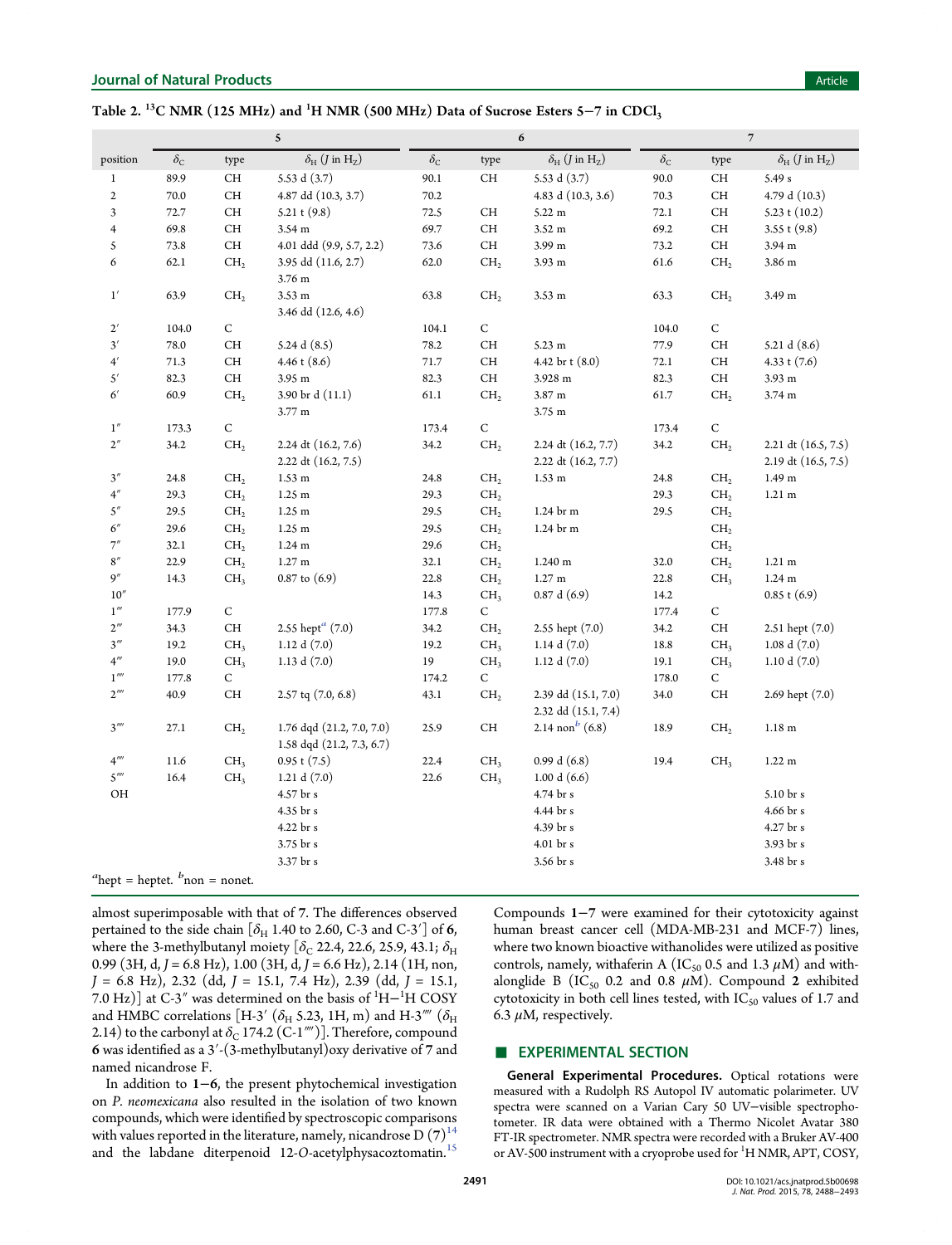<span id="page-4-0"></span>HSQC, HMBC, and NOESY/ROESY experiments. Chemical shift values are given in  $\delta$  (ppm) using the peak signals of the solvent CDCl<sub>3</sub> ( $\delta$ <sub>H</sub> 7.26 and  $\delta$ <sub>C</sub> 77.23) as references, and coupling constants are reported in Hz. All ESIMS data were measured with an Agilent 1200 Series LC coupling with an ion-trap 6310 mass spectrometer, while HRESIMS data were collected with an LCT Premier time-of-flight mass spectrometer (Waters Corp., Milford, MA, USA). Column chromatography was performed on CombiFlash columns (Teledyne Isco, Lincoln, NE, USA) or Sephadex LH-20 (GE Healthcare, Piscataway, NJ, USA) columns. Normal-phase silica gel G TLC plates (w/UV 254) and reversed-phase  $C_{18}$  TLC plates (w/UV 254) (Sorbent Technologies, Atlanta, GA, USA) were used for fraction and compound detection. The spots were visualized using UV light at 254 nm and 10% EtOH−sulfuric acid spray reagent. Semipreparative HPLC was performed on an Agilent 1200 unit equipped with a DAD detector, utilizing a Phenomenex Luna RP-18 column  $(250 \times 10 \text{ mm}, 5 \mu \text{m})$ .

Plant Material. The above-ground biomass (stems, leaves, and flowers) of Physalis neomexicana was collected in a pinyon-juniper grassland habitat (lat 35.2318°, long 105.92197°) in September, 2013, by K.K., Hillary Loring, and Leanne Martin in Santa Fe County, New Mexico. A botanical specimen of this species (Kindscher 4115) was deposited in the R.L. McGregor Herbarium of the University of Kansas. Botanical identification was performed by K.K. at the Kansas Biological Survey, University of Kansas.

It should be noted that P. neomexicana is a distinct species when observed in its natural habitat. Several scientific names have been used for this plant in the literature including P. subulata Rydb. var. neomexicana (Rydb.) Waterf. ex Kartesz & Gandhi and P. foetens Poir. var. neomexicana (Rydb.) Waterf.<sup>16</sup> The name P. neomexicana was recognized in the 2011 update to the Solanaceae of North America database; $17$  therefore this name is [use](#page-5-0)d in this study.

Extraction and Isolation. The collected biomass was air-dried, ground t[o](#page-5-0) a coarse powder (1100 g), and extracted three times with CH<sub>2</sub>Cl<sub>2</sub>−MeOH (50:50, 8.0 L) at room temperature. After removing the solvents under vacuum, the extract (174.8 g) was suspended in 2.0 L of  $H<sub>2</sub>O$ , followed by successive partitions with equal volumes of ethyl acetate ( $EtOAc$ ) to yield the  $EtOAc$  fraction  $(85.0 g)$ , which was applied subsequently to silica gel  $(30 \times 400 \text{ mm})$  MPLC (gradient hexane 80:20 to 20:80) to afford fractions fr1 to fr3. Subjecting fr1 (0.4 g) to CombiFlash CC (12 g of silica gel; eluted with CH<sub>2</sub>Cl<sub>2</sub>−EtOAc, 6:1 to 2:1) resulted in fr1-3, which was subjected subsequently to semipreparative HPLC, eluted by isocratic 60% CH<sub>3</sub>CN to afford 8 (7.8 mg). Applying fr2 (2.5 g) to CombiFlash CC (50 g RP-C18;  $CH_3CN-H_2O$ elution) yielded two fractions, which were subjected to semipreparative HPLC (isocratic 40% CH<sub>3</sub>CN) to afford 2 (54.7 mg) and 3 (4.7 mg), respectively. Subjecting fr3 (1.2 g) to Sephadex LH-20 CC (CH<sub>2</sub>Cl<sub>2</sub>− MeOH, 3:2) afforded 3-1 (0.7 g) and 3-2 (0.3 g). Reversed-phase CombiFlash separation with a gradient of 30–65% CH<sub>3</sub>CN of fr 3-1 and subsequent semipreparative HPLC (isocratic 50%  $CH<sub>3</sub>CN$ ) yielded 1 (1.4 mg), 5 (18.5 mg), 6 (17.7 mg), and 7 (73.9 mg). Applying fr3-2 (0.3 g) to CombiFlash CC (40 g of ODS; gradient 30–50% CH<sub>3</sub>CN) followed by semipreparative HPLC (isocratic 30% CH<sub>3</sub>CN) purification yielded 4 (1.2 mg), 6 (18.3 mg), and 7 (43.1 mg).

Withaneomexolide A (1): solid;  $[\alpha]^{25}$ <sub>D</sub> +22.5 (c 0.01, CHCl<sub>3</sub>); UV (EtOH)  $\lambda_{\text{max}}$  (log  $\varepsilon$ ) 228 (4.24) nm; IR (neat)  $\nu_{\text{max}}$  3422 (br), 2927, 1653, 1021 cm<sup>-1</sup>; <sup>1</sup>H NMR and <sup>13</sup>C NMR, see Table 1; HRESIMS  $m/z$ 567.2549  $[M + Na]^+$  (calcd for  $C_{30}H_{40}O_9N$ a, 567.2570).

Withaneomexolide B (2): solid;  $\left[\alpha\right]^{25}$   $\sim$  -3.2 (c 0.37, CHCl<sub>3</sub>); UV (EtOH)  $\lambda_{\text{max}}$  (log  $\varepsilon$ ) 226 (4.07) nm; IR (nea[t\)](#page-1-0)  $\nu_{\text{max}}$  3382 (br), 2945, 1724, 1679, 1380, 1021 cm<sup>-1</sup>; <sup>1</sup>H NMR and <sup>13</sup>C NMR, see Table 1; HRESIMS  $m/z$  553.2756 [M + Na]<sup>+</sup> (calcd for C<sub>30</sub>H<sub>42</sub>O<sub>8</sub>Na, 553.2777).

Withaneomexolide C (3): solid;  $\left[\alpha\right]^{25}$ <sub>D</sub> –8.6 (c 0.03, CHCl<sub>3</sub>); [UV](#page-1-0) (EtOH)  $\lambda_{\text{max}}$  (log  $\varepsilon$ ) 225 (4.55) nm; IR (neat)  $\nu_{\text{max}}$  3361 (br), 2952, 1731, 1669, 1453, 1375, 1025 cm<sup>−1</sup>; <sup>1</sup>H NMR and <sup>13</sup>C NMR, see Table 1; HRESIMS  $m/z$  571.2855  $[M + Na]^+$  (calcd for  $C_{30}H_{42}O_9Na$ , 571.2883).

Withaneomexolide D (4): solid;  $\left[\alpha\right]^{25}$ <sub>D</sub>  $-15.0$  (c 0.01, CHCl<sub>3</sub>); UV [\(EtOH\)](#page-1-0)  $\lambda_{\text{max}}$  (log  $\varepsilon$ ) 223 (4.40) nm; IR (neat)  $\nu_{\text{max}}$ 3534 (br), 3142(br),

2862, 1653, 1021 cm<sup>−1</sup>; <sup>1</sup>H NMR and <sup>13</sup>C NMR, see Table 1; HRESIMS  $m/z$  569.2702 [M + Na]<sup>+</sup> (calcd for C<sub>30</sub>H<sub>42</sub>O<sub>9</sub>Na, 569.2727).

Nicandrose E (5): solid;  $\left[\alpha\right]_{D}^{25}$  +30.0 (c 0.13, CHCl<sub>3</sub>); UV (CHCl<sub>3</sub>)  $\lambda_{\text{max}}$  (log  $\varepsilon$ ) 200 (4.09) nm; IR (neat)  $\nu_{\text{max}}$  3393 (br[\), 2926,](#page-1-0) 1732, 1461, 1045, 1001 cm<sup>-1</sup>; <sup>1</sup>H NMR and <sup>13</sup>C NMR, see Table 2; HRESIMS  $m/z$ 659.3273  $[M + Na]^+$  (calcd for  $C_{30}H_{52}O_{14}Na$ , 659.3255).

Nicandrose F (6): solid;  $[\alpha]^{25}$   $\frac{1}{2}$  +34.7 (c 0.13, CHCl<sub>3</sub>); UV (CHCl<sub>3</sub>)  $\lambda_{\text{max}}$  (log  $\varepsilon$ ) [2](#page-3-0)29 (3.98) nm; IR (neat)  $\nu_{\text{max}}$  334[6](#page-3-0) [\(br\),](#page-3-0) 2929, 1735, 1463, 1023 cm<sup>-1</sup>; <sup>1</sup>H NMR and <sup>13</sup>C NMR, see Table 2; HRESIMS  $m/z$ 673.3373  $[M + Na]^+$  (calcd for  $C_{31}H_{54}O_{14}Na$ , 673.3411).

Cytotoxicity Bioassays. The MTT-based cytotoxicity assays were performed as previously reported.<sup>18</sup> The [human b](#page-3-0)reast cancer cell (MCF-7 and MDA-MB-231) lines utilized in this study were purchased from American Type Culture C[olle](#page-5-0)ction (ATCC). In general, six concentrations ranging from 10 nM to 100  $\mu$ M were tested for compounds. The  $IC_{50}$  values were calculated via sigmoid curve fitting using GraphPad Prism 5.0 software. Withaferin A (IC<sub>50</sub> 0.5 and 1.3  $\mu$ M) and withalongolide B (IC<sub>50</sub> 0.2 and 0.8  $\mu$ M) were used as positive controls in this test.

#### Table 3. Cytotoxicity of Compounds against Two Human Breast Cancer Cell Lines<sup>a</sup>

| compound                                   | $MDA-MB-231$<br>$(\text{mean} \pm \text{SD}, \mu\text{M})$ | MCF-7<br>$(\text{mean} \pm \text{SD}, \mu\text{M})$ |  |  |
|--------------------------------------------|------------------------------------------------------------|-----------------------------------------------------|--|--|
| $\mathbf{2}$                               | $1.7 + 0.2$                                                | $6.3 \pm 1.2$                                       |  |  |
| withaferin A (positive<br>control 1)       | $0.5 + 0.04$                                               | $1.3 \pm 0.2$                                       |  |  |
| withalongolide B (positive<br>$control$ 2) | $0.2 + 0.02$                                               | $0.8 + 0.2$                                         |  |  |

 ${}^{a}IC_{50}$  values averaged with three independent repeats.

#### ■ ASSOCIATED CONTENT

#### **8** Supporting Information

The Supporting Information is available free of charge on the ACS Publications website at DOI: 10.1021/acs.jnatprod.5b00698.

<sup>1</sup>[H NMR and](http://pubs.acs.org) <sup>13</sup>C NMR (APT) of wit[haneomexolides A](http://pubs.acs.org/doi/abs/10.1021/acs.jnatprod.5b00698)– [D \(](http://pubs.acs.org/doi/abs/10.1021/acs.jnatprod.5b00698)1–4) and nicandroses E (5) and F (6), together with 2D NMR spectra of 1−3, 5, and 6 (PDF)

#### ■ AUTHOR INFORMATION

#### Corresponding Author

\*Tel: +01-785-864-4844. Fax: +01-785-864-5326. E-mail: btimmer@ku.edu.

# Notes

[The authors decla](mailto:btimmer@ku.edu)re no competing financial interest.

#### ■ ACKNOWLEDGMENTS

This study was supported by grants IND 0061464 from the Kansas Biosciences Authority (KBA) and Center for Heartland Plant Innovations (HPI) and RIC 2506007-700 from the KU Research Innovation Fund (awarded to B.N.T.). The authors are grateful for NSF MRI Grant 0320648 and NIH Shared Instrumentation Grants S10RR024664 and S10RR014767, which were used to purchase the Bruker AV-400 and AVIII-500 spectrometers and the software. The authors are also grateful to Dr. Huaping Zhang and Mr. Robert J. Gallagher for their proofreading of the manuscript and valuable comments. ■ REFERENCES

(1) Zhang, H.; Samadi, A. K.; Cohen, M. S.; Timmermann, B. N. Pure Appl. Chem. 2012, 84, 1353−1367.

(2) Zhang, H.; Cao, C. M.; Gallagher, R. J.; Day, V. W.; Kindscher, K.; Timmermann, B. N. Phytochemistry 2015, 109, 147−153.